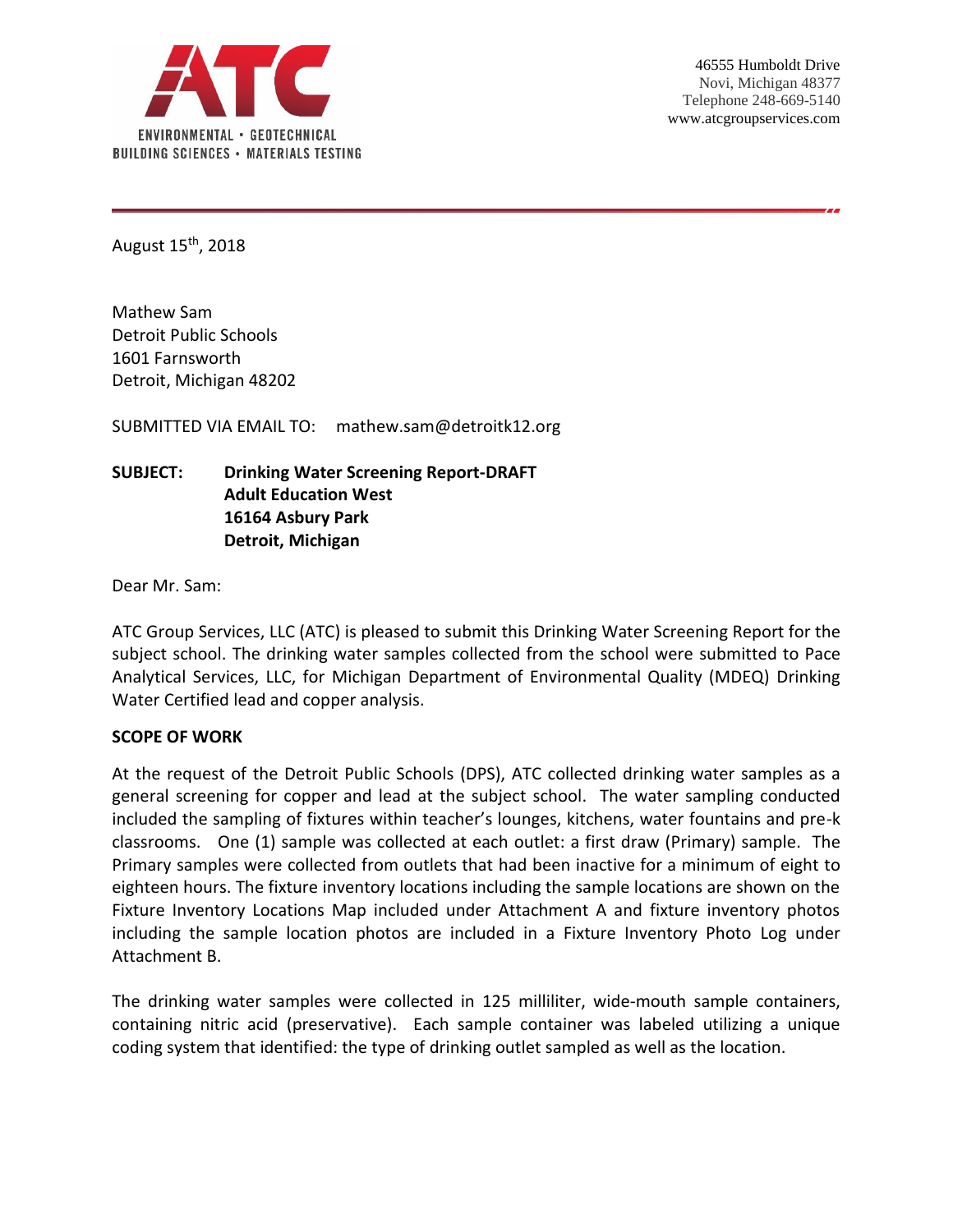

The samples were transported under chain of custody to Pace Analytical Services, LLC, located at 5560 Corporate Exchange Ct. SE Grand Rapids, MI for MDEQ drinking water certified lead and copper analysis, using analytical method EPA 200.8 rev 5.4.

## **FINDINGS**

Analytical results indicate that none of the samples analyzed were above the EPA recommended limits of 15 micrograms per liter (ug/L) for lead. None of the samples analyzed were above the EPA recommended limits of 1300 micrograms per liter (ug/L) for copper. The table below summarizes the analytical results for the samples submitted. The laboratory analytical reports and chain of custody are provided in Attachment C.

| Sample Number | Location             | Description        | <b>Total Lead</b><br>(ug/l)     | <b>Total Copper</b><br>(ug/l) |
|---------------|----------------------|--------------------|---------------------------------|-------------------------------|
| 1-Hall-DWF-1  | Next to room 105     | Left               | $1.7 \text{ ug/L}$              | 376 ug/L                      |
| 1-Hall-DWF-2  | Next to room 105     | Right              | $1.8 \text{ ug/L}$              | 43.3 ug/L                     |
| 1-107-SRF-3   | <b>Room 107</b>      | single faucet sink | $1.9 \text{ ug/L}$              | 156 ug/L                      |
| 1-Hall-DWF-4  | Across from room 109 | left               | 5.8 $\frac{\text{u}}{\text{g}}$ | 264 ug/L                      |
| 1-Hall-DWF-5  | Across from room 109 | right              | $8.2 \text{ ug/L}$              | 199 ug/L                      |
| 2-Hall-DWF-6  | Across from room 207 | Left               | $1.0 \text{ ug/L}$              | 321 ug/L                      |
| 2-Hall-DWF-7  | Across from room 207 | Right              | $1.9 \text{ ug/L}$              | 286 ug/L                      |
| 2-Hall-DWF-8  | Across from room 205 | Left               | $<$ 1.0 ug/L                    | 96.8 ug/L                     |
| 2-Hall-DWF-9  | Across from room 205 | Right              | $<$ 1.0 ug/L                    | 20.8ug/L                      |

Table 1 – Water Testing Results (August 3, 2018)

Key: NA - Not Analyzed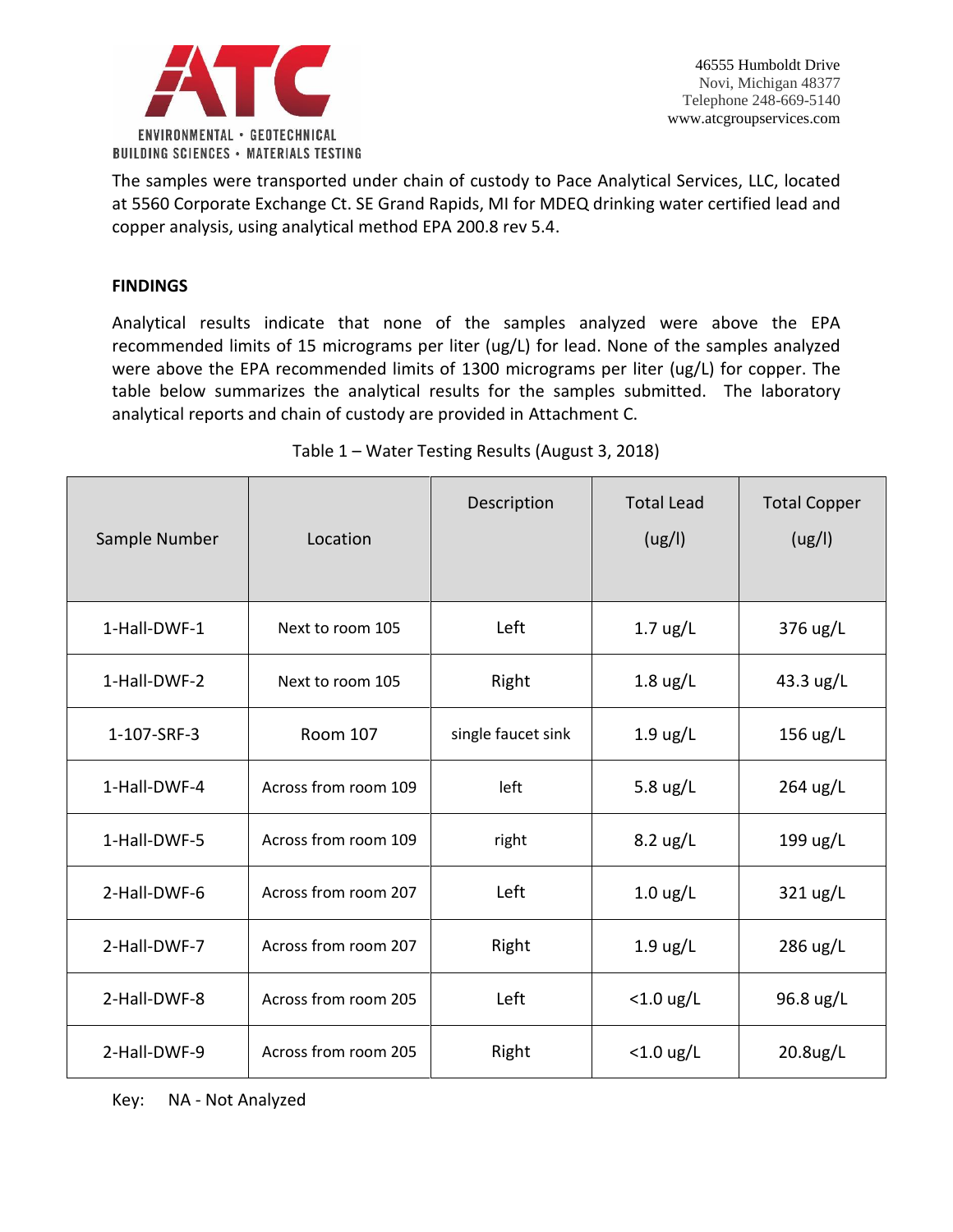

ug/L- micrograms per liter /parts per billion (ppb)

Analysis of samples in the building indicates that all samples were below copper and lead MCL. See recommendations below.

### **RECOMMENDATIONS**

For drinking water fixtures that exceed the MCL after the initial sampling, ATC recommends the following:

- 1. Implement a plan in accordance with MDEQ Guidance on Drinking Water Sampling for Lead and Copper, April, 2016 Version2; OR
- 2. Remove fixture from service.
- 3. Implement a flush plan for fixtures that exceed the MCL of the initial sample according to MDEQ Guidance and the EPA's 3T's for Reducing Lead in Drinking Water in Schools.

#### **LIMITATIONS**

The sampling and analysis completed was: a preliminary screening for lead and copper only, to assess lead and copper concentrations (ug/L) at drinking water outlets in the school designated as high use by DPS, and may not be representative of all drinking water outlets within the school. If lead or copper concentrations were identified above their respective MCL's at any of the drinking water outlets tested, further review of the plumping system, fixtures affected, and testing may be completed to assess the source of the elevated levels of lead and/or copper, as well as, any other response actions deemed necessary by DPS.

Future drinking water evaluation and sampling in accordance with the recommendations may be predicated on applicable guidelines by the MDEQ or EPA and will be determined prior to developing a sampling plan for the school.

Sincerely,

**ATC Group Services, LLC**

Worth & Nomble

Martin K. Gamble **Robert C. Smith** 

obent C Kmin

Senior Project Manager **Building Science Department Manager** Building Science Department Manager